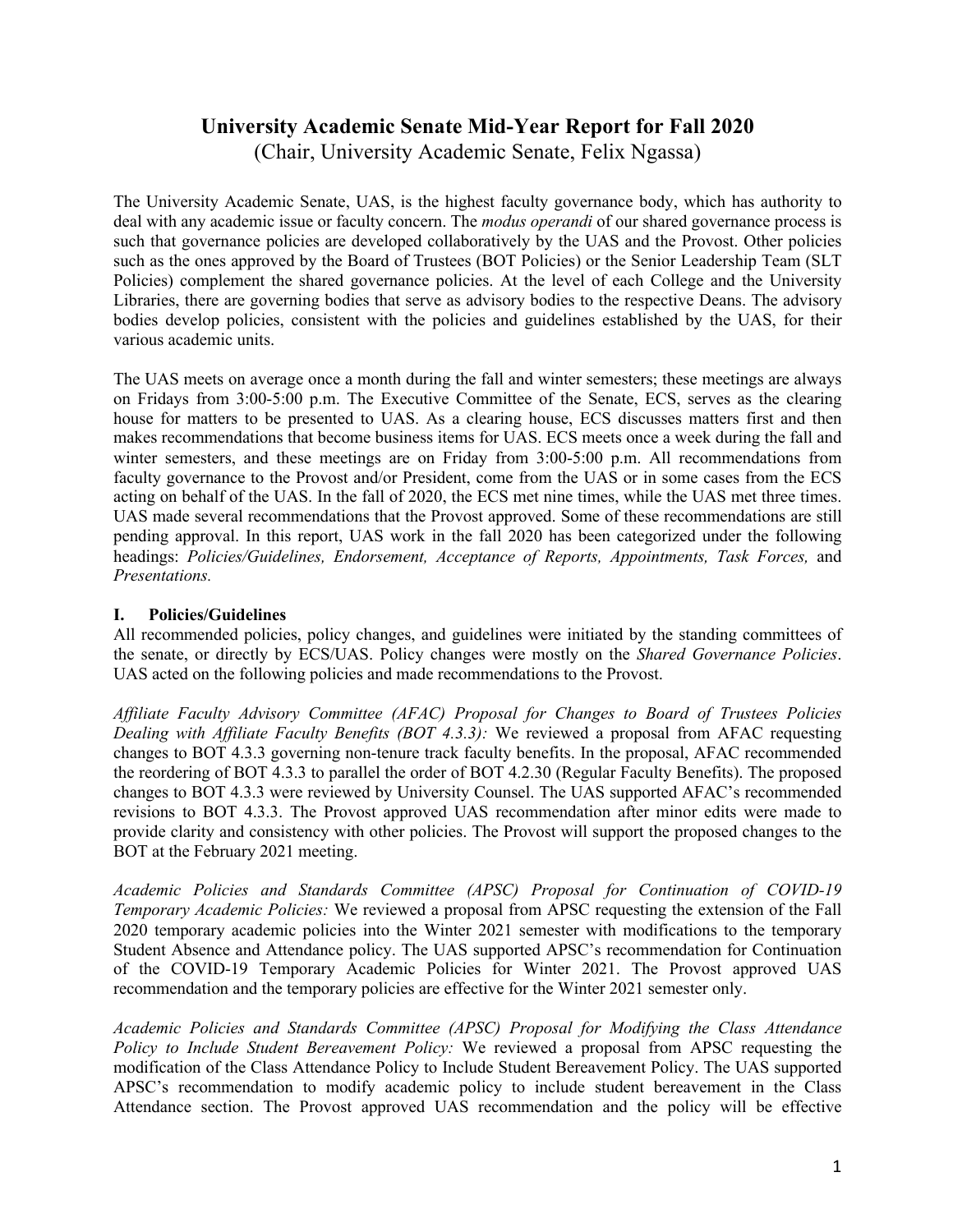beginning Winter 2021 semester. In addition, the Office of the Provost will work with the University Registrar to update the *University Catalog* with this modified policy.

*Faculty Facilities Planning Advisory Committee (FFPAC) Proposal for Expectant Person Parking:* We reviewed a proposal from FFPAC requesting parking accommodations for expectant persons. The UAS supported FFPAC's recommendation on parking arrangements for pregnant or newly-parenting people. The Provost approved UAS recommendation and will ensure that Vice President Sanial is aware of the faculty's support for these parking accommodations.

*Faculty Personnel Policy Committee (FPPC) Proposal for COVID-19 Temporary Personnel Policies for Winter 2021:* We reviewed a proposal from FPPC on COVID-19 Temporary Personnel Policies for Winter 2021. The UAS supported FPPC's recommendation for temporary personnel policies for Winter 2021 semester. Some specific details of the temporary personnel policies include the following: (1) Deadline for submitting FAP was moved from November 2, 2020 to March 15, 2021; (2) The results of LIFT surveys from Fall 2020 and Winter 2021 will be considered "formative" for faculty; (3) Faculty will use their normal FAR form that is on Digital Measures and faculty do not need to reflect on scholarship, service, or significant focus on their 2020 FAR; (4) The usual deadline for the FAR applies and individual colleges may add additional requirements for the 2020 FAR due to accreditation or related purposes. The Provost approved UAS recommendation but cautioned that starting in Spring 2021, we will resume the normal personnel processes, workload and evaluation of regular and affiliate faculty based on our *Shared Governance* policy (SG 3.01).

*Faculty Salary and Budget Committee (FSBC) Proposal on Annual Salary Adjustment Request for 2020- 2021:* We reviewed a proposal from FSBC recommending that it is not prudent for the university, due to larger uncertainty in the enrollment for next year, to do a salary adjustment in January of 2021. The UAS supported FSBC's recommendation to pause salary adjustment for 2020-2021. The Provost's decision on UAS recommendation is still pending.

*Faculty Salary and Budget Committee (FSBC) Proposal on Faculty Teaching Load for Winter 2021:* We reviewed a proposal from FSBC recommending that the University provide increased Adjunct Overload funds necessary to ameliorate teaching loads in Winter 2021. The UAS supported FSBC's recommendation to reduce faculty teaching loads where possible with excellence in teaching as the top priority. The Provost's decision on UAS recommendation is still pending.

*General Education Committee (GEC) Proposal on Pausing Assessment of General Education Courses for 2020-2021:* We reviewed a proposal from GEC recommending that Assessment of General Education Courses be paused for 2020-2021. The GEC made this recommendation in response to COVID-19, the resulting increase in teaching load, and the changing teaching formats for faculty. The UAS supported GEC's recommendation to pause assessment of courses taught in the General Education Program for Fall 2020 and Winter 2021. The Provost approved UAS recommendation and the policy has been added to the Office of the Provost webpage that contains temporary policies.

*Online Education & Microcredential Council (OEMC) Proposal on Revised Recommendation for Online/Hybrid Course Approvals in COVID-19:* We reviewed a proposal from OEMC recommending that GVSU return to the policy of requiring course change approvals for hybrid and/or online course offerings when the Provost has determined that it is safe and feasible to return to fully face-to-face instruction. The UAS supported OEMC's recommendation on Revised Recommendation for Online/Hybrid Course Approvals in COVID-19. The Provost's decision on UAS recommendation is still pending.

*University Assessment Committee (UAC) Proposal on Revision to UAC-Required Assessment Reporting in GVAdvance for the 2020-2021 Academic Year:* We reviewed a proposal from UAC recommending that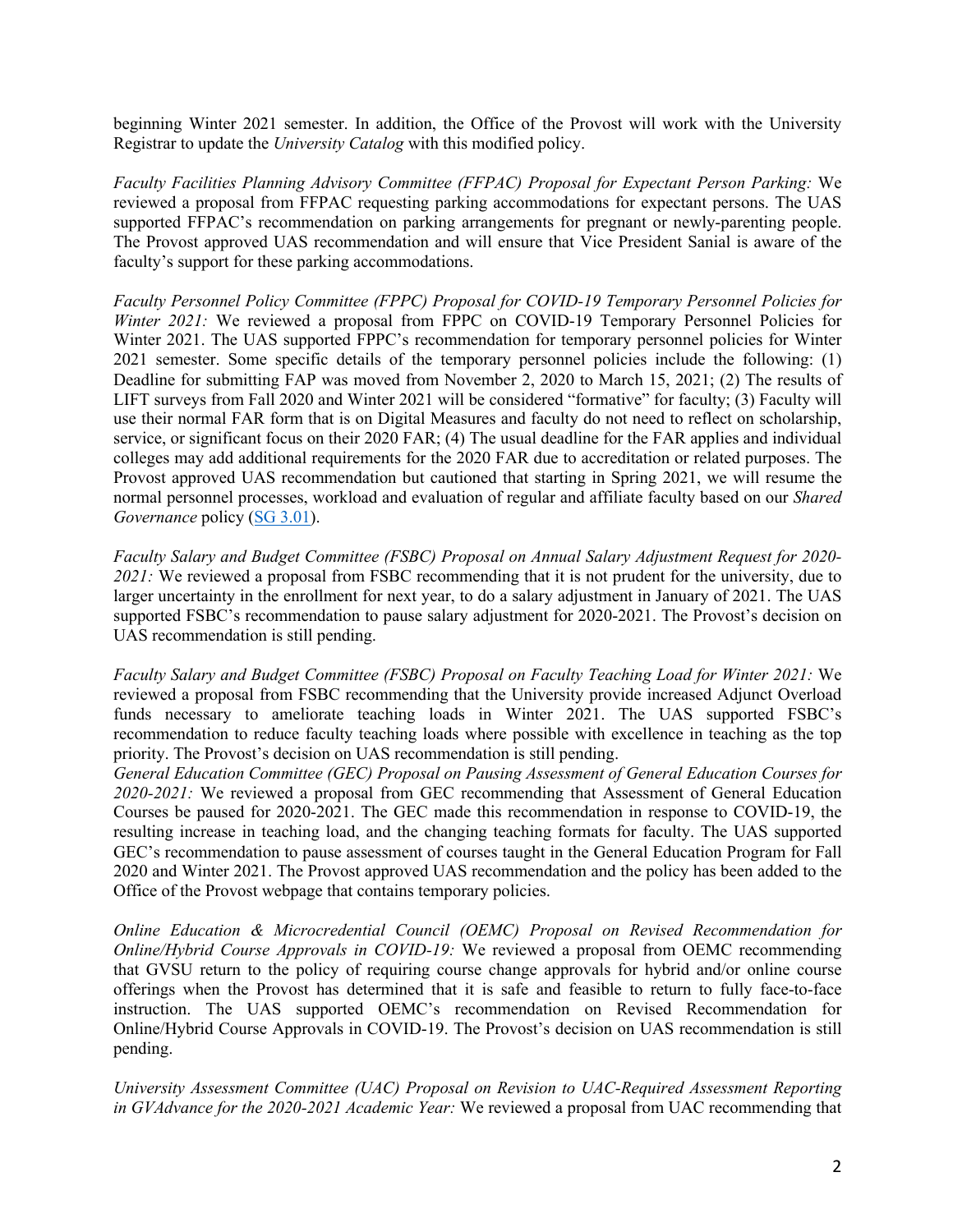Assessment of General Education Courses be paused for 2020-2021. In particular, UAC recommended that, "Units are allowed to pause UAC-required assessment reporting in GVAdvance for Fall 2020 and Winter 2021. Units are welcome to enter data and UAC will review any data entered, but units are not required to enter data for Fall 2020 and Winter 2021. Assessment reporting will resume as normal in Fall 2021. Units will not be expected to go back and enter assessment data for Fall 2020 or Winter 2021". The UAS supported UAC's recommendation to revise UAC-Required Assessment Reporting in GVAdvance for the 2020-2021 academic year. The Provost approved UAS recommendation and the policy was implemented effective immediately.

*University Assessment Committee (UAC) Proposal on UAC Bylaws and Chair Election Process:* We reviewed a proposal from UAC recommending changes to the UAC section of our *Shared Governance* policies (SG 1.02.i). The UAS supported UAC's recommendation to change the UAC bylaws and chair election process. The Provost approved UAS recommendation and the changes to the UAC section of our *Shared Governance* policies (SG 1.02.i) are effective immediately.

*University Academic Senate (UAS) Proposal to Replace the Academic Policies and Standards Committee (APSC) Proposal on Support of Alternative Methods to Compensate for Elimination of Spring Break in Winter 2021:* At its regular meeting on December 11, 2020, the Executive Committee of the Senate (ECS), acting on behalf of UAS, pursuant to SG 1.01.3.3.1, passed a motion to replace the initial recommendation from the Academic Policies and Standards Committee (APSC) regarding Support of Alternative Methods to Compensate for Elimination of Spring Break in Winter 2021. The motion from ECS is the following:

*"Two days off with no classes are proposed to give students a "breather" in lieu of spring break during the Winter 2021 semester. ECS requests that the Provost Office works with the Registrar to determine the most fitting dates. Units requiring exceptions to these days off may petition their Deans with appropriate rationale. Units requiring an exception to these dates are encouraged to coordinate alternative days off to maximize the benefits of recovery time for students."* The Provost's decision on UAS recommendation is still pending.

# **II. Endorsements**

Under the responsibilities of the UAS as specified in our *Shared Governance Policies* (*SG 1.01.2.4*), UAS may vote to express its endorsement of policies, events, and initiatives that support and advance the university's mission and values. For the fall 2020, UAS endorsed the following initiatives.

*Endorsement of the Rev. Dr. MLK Jr. Virtual Commemoration for Winter 2021:* UAS reviewed and discussed the Winter 2021 virtual commemoration for the Rev. Dr. Martin Luther King Jr. UAS unanimously endorsed the Rev. Dr. MLK Jr. virtual commemoration for Winter 2021 and encouraged all faculty to participate in the scheduled events, as they are able.

*Endorsement of Letter in Support of the American Council on Education (ACE) and in Response to Executive Order (EO) 13950:* UAS reviewed and discussed a letter written by ECS to support the ACE letter and in response to EO 13950. UAS voted overwhelmingly to endorse the letter as the official position of GVSU faculty. In endorsing this letter, UAS reaffirms a commitment to the role of a university in a free society. In addition, UAS believes GVSU should take a leadership role in speaking up against any existential threat to academic freedom.

*Endorsement of the Provost's Appointed Faculty Representatives to the Online Education and Microcredential Council (OEMC):* Pursuant to SG 1.02.k, UAS discussed and endorsed the Provost's appointed faculty representatives to the OEMC.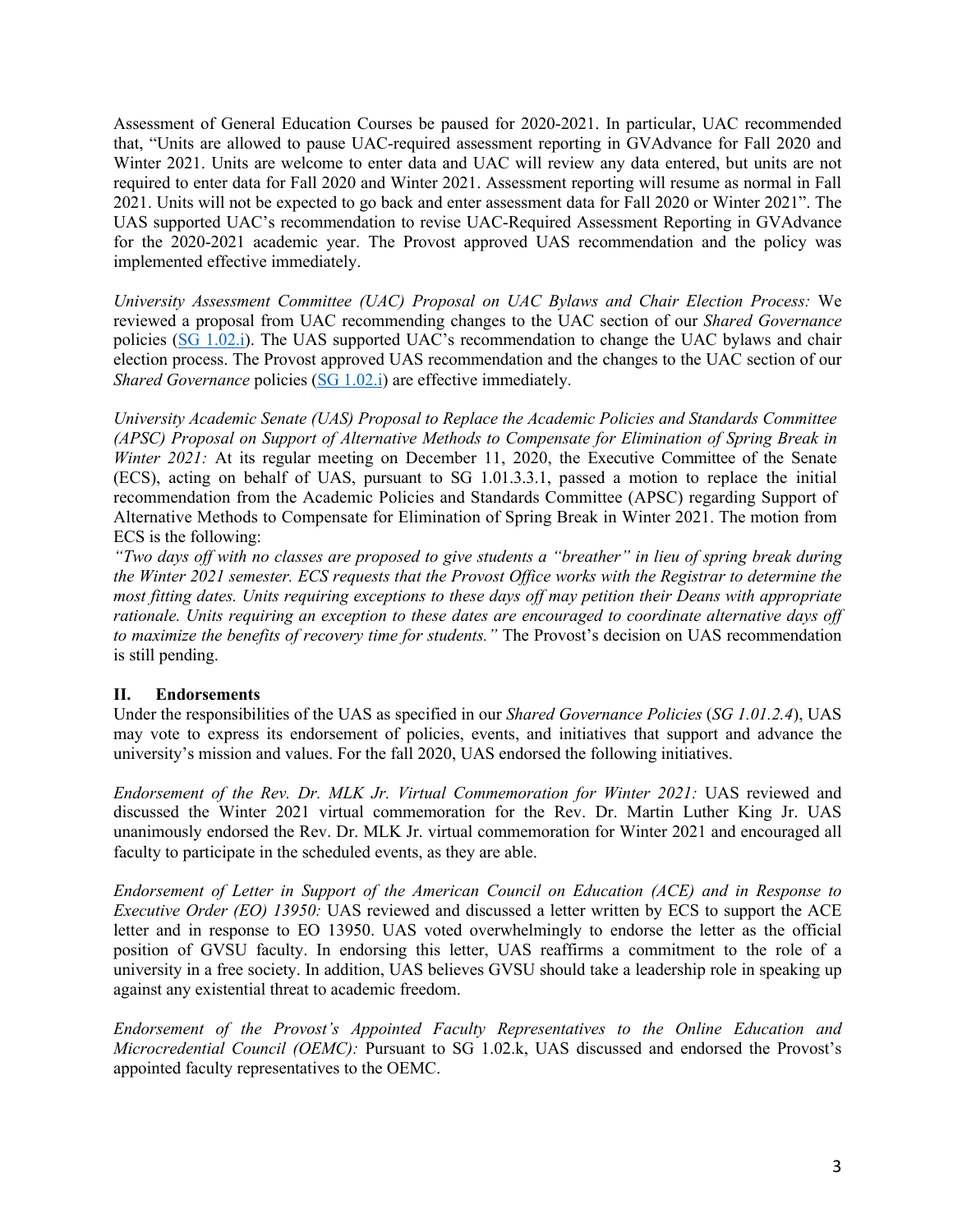*Endorsement of the "We Care" Project:* UAS endorsed the "We Care" Project. The purpose of the project was to let our quarantined and isolated GV students know they are not alone and brighten their day. Care packages were sent to students in quarantine or isolation on our Allendale and Pew campuses, in collaboration with Housing and the Dean of Student's Care Team.

## **III. Acceptance of Reports**

Under the responsibilities of the UAS as specified in our *Shared Governance Policies* (*SG 1.01.1.2.4*), UAS receives proposals initiated by a variety of individuals and groups. The ECS has the authority to act for the UAS within the range of the Senate's responsibilities (*SG 1.01.3.1*).

*Acceptance of Graduate Council (GC) Proposal on Graduate Assistant Funding:* ECS reviewed the Graduate Council (GC) proposal on Graduate Assistant Funding. After deliberation, ECS accepted the report of the GC recommendation on Graduate Assistant Funding as submitted with the caveat to review this further at the ECS retreat in 2021.

*Acceptance of Graduate Council (GC) Response to Organizational Changes Related to Graduate and Lifetime Learning Unit:* ECS reviewed the GC Response to Organizational Changes Related to Graduate and Lifetime Learning Unit. After deliberation, ECS formally accepted the GC response and expressed its appreciation to the GC.

*Acceptance of Student Senate Resolution on Declaring a Climate Emergency:* ECS reviewed the Student Senate Resolution on Declaring a Climate Emergency. After deliberation, ECS formally accepted the resolution and expressed its appreciation to the Student Senate for raising the issues. ECS plans to place the resolutions' recommendations on the agenda for the summer retreat 2021.

*Acceptance of Student Senate Resolution on Excused Absences for Voting:* ECS reviewed the Student Senate Resolution on Excused Absences for Voting. After deliberation, ECS formally accepted the resolution and expressed its appreciation to the Student Senate for raising the issues. ECS plans to forward the resolution as a future charge to the Academic Policies and Standards Committee (APSC) in the 2021-2022 AY.

### **IV. Appointments**

Under the responsibilities of the ECS as specified in our *Shared Governance Policies* (SG 1.01.3.4), ECS serves as a nominating committee for membership for all committees, task forces, and boards that are elected by the UAS. In addition, according to SG 1.01.3.1, ECS has the authority to act for the UAS within the range of the Senate's responsibilities.

*Appointment of Faculty Representatives to the Student Media Advisory Board (SMAB):* ECS appointed faculty representatives to the Student Media Advisory Board (SMAB), following the schedule of the SMAB in which faculty representatives alternate between colleges and the university libraries. Accordingly, a faculty colleague each from COE and CHP were appointed to serve from 2020-2022, and a faculty colleague each from BCOIS and UL were appointed to serve from 2020-2023.

*Appointment of Faculty Representatives to the Steering Team of Reach Higher 2025:* ECS discussed the selection of ECS/UAS faculty for membership on the Steering Team for the university's next strategic plan called *Reach Higher 2025*. The following ECS/UAS faculty were appointed to represent faculty: Majd Al-Mallah (CLAS); Courtney Karasinski (CHP); Jared Moore (PCEC); Karyn Rabourn (COE); Elizabeth Psyck (UL). It must be noted that there are many other faculty members involved in other aspects of the planning such as Enrollment Management, Network of Advisors, etc. Faculty Governance/Shared Governance is at the center of the planning.